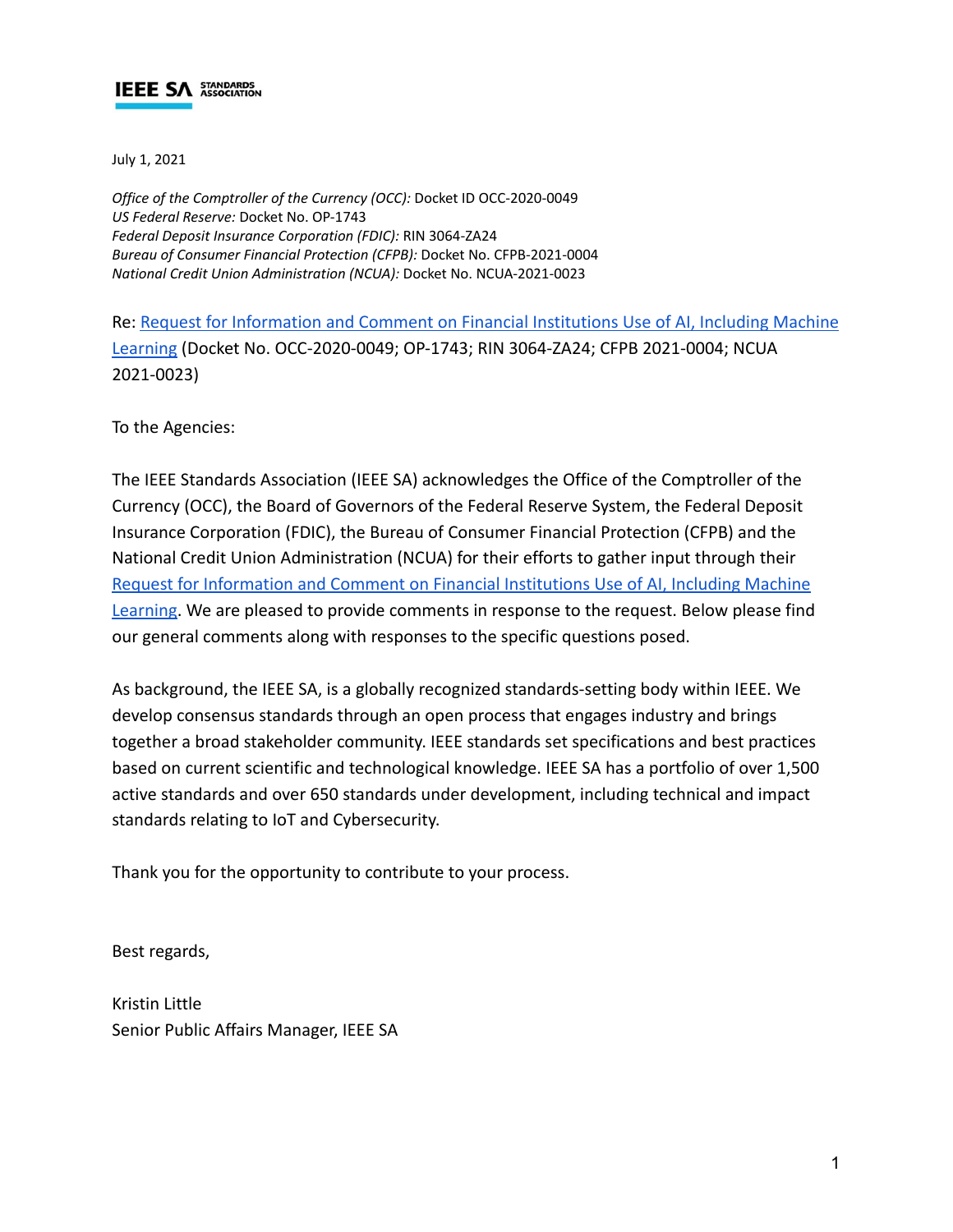IEEE SA suggests that the use of AI in a safe and sound manner, compliant with applicable laws and regulations, is not enough in itself to ensure that there will be added value for the client (be it a legal person or a natural person). We recommend that discussions on this topic start by focussing on the client (human/end user in the loop). Doing so will make it apparent that the use of AI directly, or indirectly, results in a customer-facing output that will create an imbalance between the financial institutions and its client, ultimately hurting the client. This is especially the case when using self-learning algorithms, with or without the use of hybrid/synthetic data.

The focus therefore, when deciding to make use of AI, would need to be to restore the balance. Thus, rather than concentrating on the AI itself, the USE of AI should be looked at by means of a risk-based approach. Within Europe, the European Commission has taken this philosophy on board in its recent [draft regulation for AI.](https://digital-strategy.ec.europa.eu/en/news/europe-fit-digital-age-commission-proposes-new-rules-and-actions-excellence-and-trust-artificial)

IEEE has also taken this risk-based approach in its [ECPAIS certification scheme](https://standards.ieee.org/news/2018/ieee-launches-ecpais.html) which allows for a thorough assessment of the risks of a particular use of AI, with special attention for bias, accountability and transparency. In the future, other elements will be added such as privacy and governance, among others. The value of the IEEE scheme is that it allows for a holistic 360 degree assessment, is documented, audited, and can be certified, thus providing trust in the use of AI.

The ECPAIS scheme takes into account the following. Some human-centered basics when assessing the use of AI:

- Data minimization
- Right to be informed about the use of an AI and automated decisions
- Right to request a human interface
- Right to appeal an automated decision (similar to the European GDPR in article 22)
- Limits on re-use of data for other purposes
- Data sets used for building any algorithm must be relevant for the purpose
- Data sets must be checked for bias
- Signing of an account agreement cannot include agreement to be subjected to automated decisions
- Cyber security is paramount, also to avoid secondary use of data illegally obtained

For more information on the ECPAIS certification scheme please contact Alpesh Shah at [a.shah@ieee.org](mailto:a.shah@ieee.org).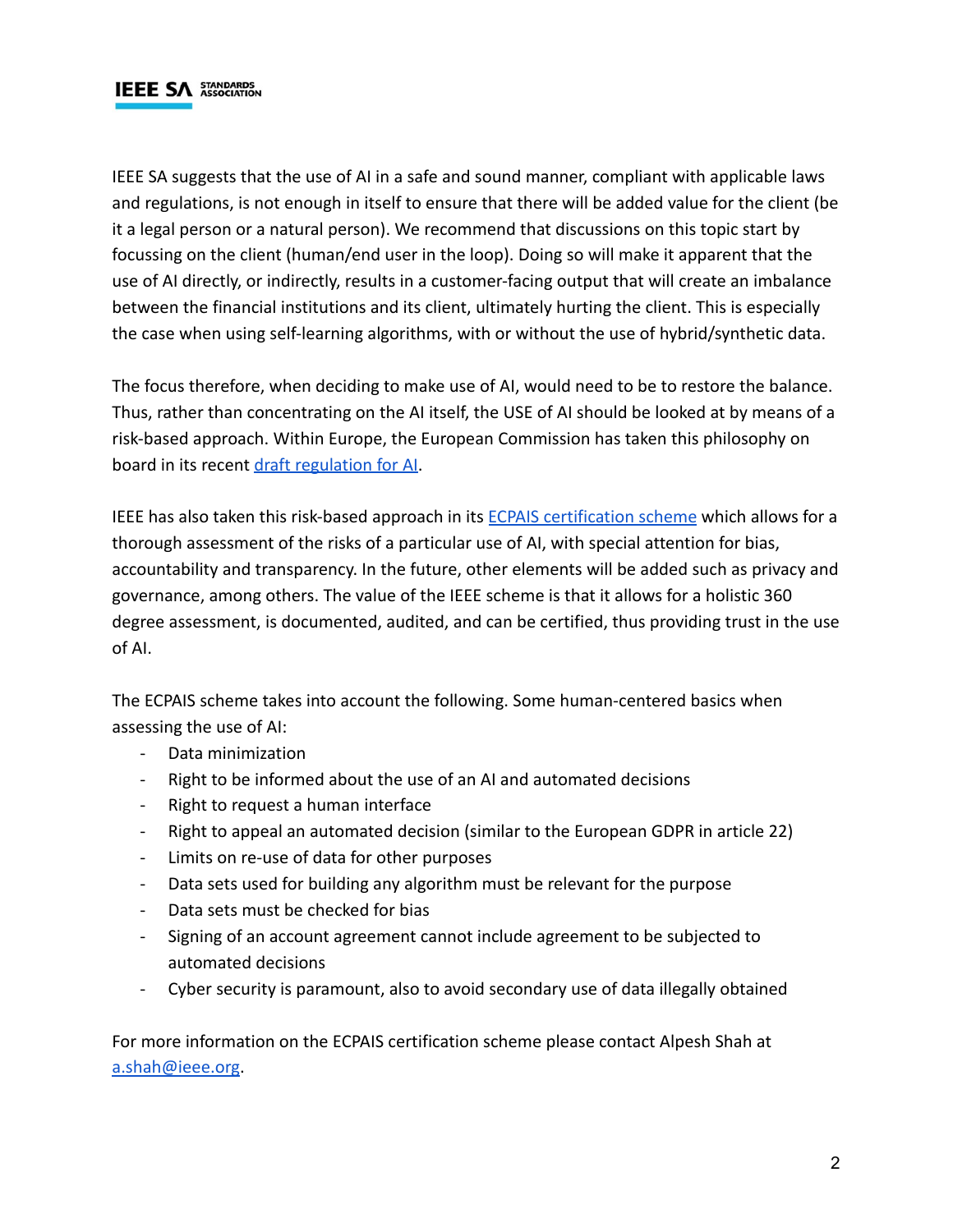#### **Questions posed by the US Department of Treasury:**

#### **Explainability**

*Question 1: How do financial institutions identify and manage risks relating to AI explainability? What barriers or challenges for explainability exist for developing, adopting, and managing AI?* Most AI technologies in the banking world will not be 'explainable'. Thus, the emphasis should be on 'transparency' and 'accountability'. This implies, for example, the availability of documented risk assessment procedures, and ensuring a human in the loop for AI 'decisions' in client facing processes.

## *Question 2: How do financial institutions use post-hoc methods to assist in evaluating conceptual soundness? How common are these methods? Are there limitations of these methods (whether to explain an AI approach's overall operation or to explain a specific prediction or categorization)? If so, please provide details on such limitations.*

The May 2020 UK Information Commissioner's Office report on "Explaining decisions made with AI" identified almost all approaches to explanation as post hoc. The post hoc approach describes a plausible process by which an AI system could have come to a decision, not necessarily the actual one that the AI system used. An AI may game the system (e.g., identify horses based on metadata about where the images came from). Causation and correlation may be confused. Post hoc reasoning is inductive or abductive, with the limitations those bring. Most importantly, a post hoc method cannot be used as evidence of what happened. Having said that, there is no indication that an inability to "open" the black box (the techno-philosophical challenge of knowing the unknowable) will stop the growth of AI systems, including AI systems designed by AI systems. Given that continued development, the most important requirement in using AI systems is an acknowledgement that the process of the AI system is not known, and claims may be contested. In the Australian Evidence Act 1995 (Cth) there can be an expectation of some technology, e.g., a photocopier, that it "ordinarily produces that outcome". No such assumption should be made for AI systems explained through post hoc reasoning.

We suggest that the emphasis on 'explainability' should be left and replaced by transparency and accountability through well documented risk assessment, complemented with (well documented) governance procedures. Certification of the result would be very beneficial.

*Question 3: For which uses of AI is lack of explainability more of a challenge? Please describe those challenges in detail. How do financial institutions account for and manage the varied challenges and risks posed by different uses?*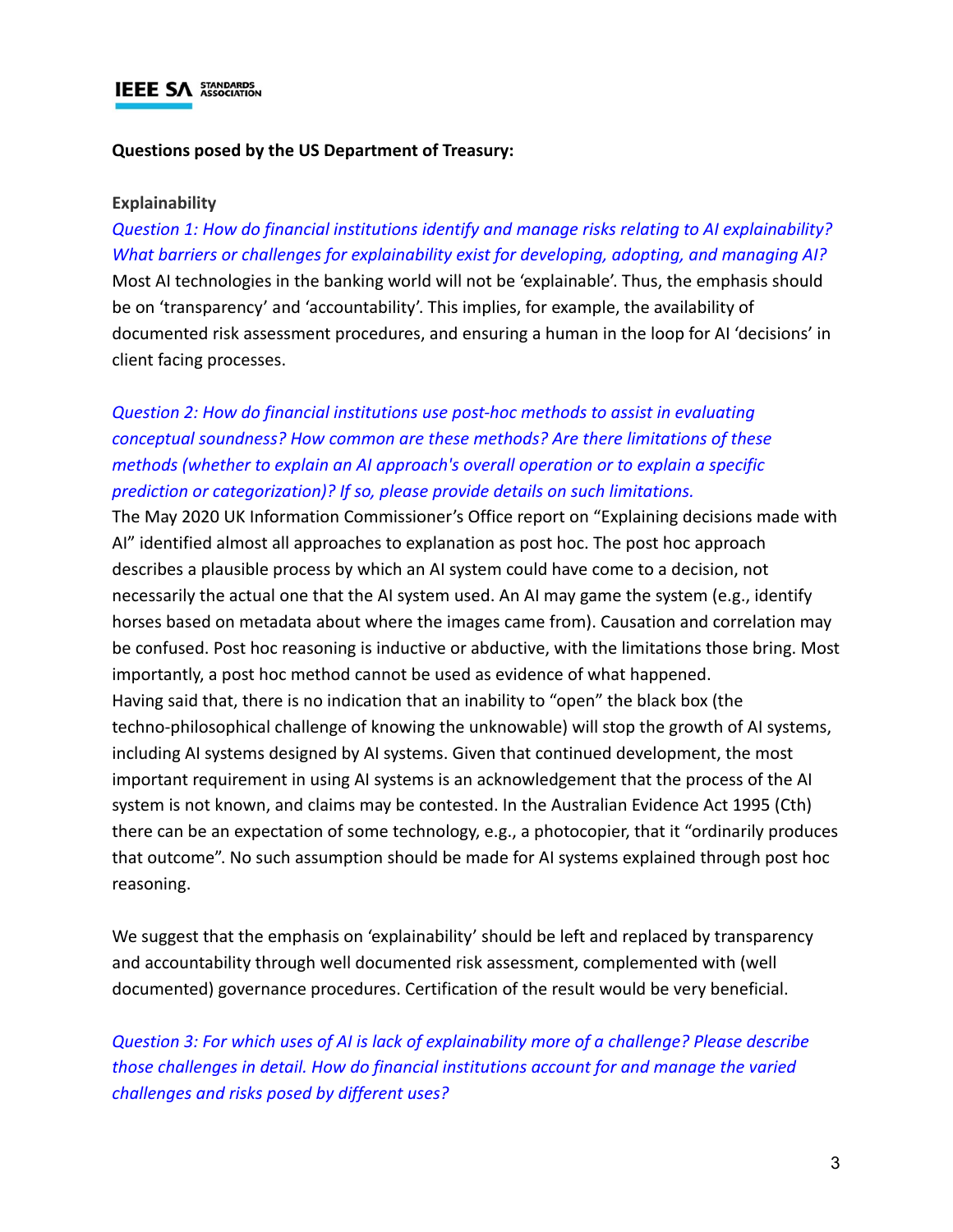Lack of explainability is more of a challenge where the AI decision may impact the opportunity or wellbeing of a person. In these cases, the system should require a "human in the loop."

IEEE suggests that every customer-facing decision should allow for clear processes to ensure a human in the loop and a corresponding right for re-assessment of the decision impacting the customer. As a rule, clients should not be subjected to automated decisions without the right for a reassessment. Note the following from the GDPR:

- *1. The data subject shall have the right not to be subject to a decision based solely on automated processing, including profiling, which produces legal effects concerning him or her or similarly significantly affects him or her.*
- *2. Paragraph 1 shall not apply if the decision:*
	- *1. is necessary for entering into, or performance of, a contract between the data subject and a data controller;*
	- *2. is authorised by Union or Member State law to which the controller is subject and which also lays down suitable measures to safeguard the data subject's rights and freedoms and legitimate interests; or*
	- *3. is based on the data subject's explicit consent.*
- *3. In the cases referred to in points (a) and (c) of paragraph 2, the data controller shall implement suitable measures to safeguard the data subject's rights and freedoms and legitimate interests, at least the right to obtain human intervention on the part of the controller, to express his or her point of view and to contest the decision.*<sup>1</sup>

### **Risks From Broader or More Intensive Data Processing and Usage**

*Question 4: How do financial institutions using AI manage risks related to data quality and data processing? How, if at all, have control processes or automated data quality routines changed to address the data quality needs of AI? How does risk management for alternative data compare to that of traditional data? Are there any barriers or challenges that data quality and data processing pose for developing, adopting, and managing AI? If so, please provide details on those barriers or challenges.*

Hybrid or synthetic data as an output of AI will greatly complicate data quality and data processing. There is no guarantee that the outcome is 'right'. Hence, the type of AI used should be appropriate for the particular process to ensure the right type of data management for that specific process or service.

<sup>1</sup> [GDPR](https://gdpr-text.com/read/article-22/) Article 22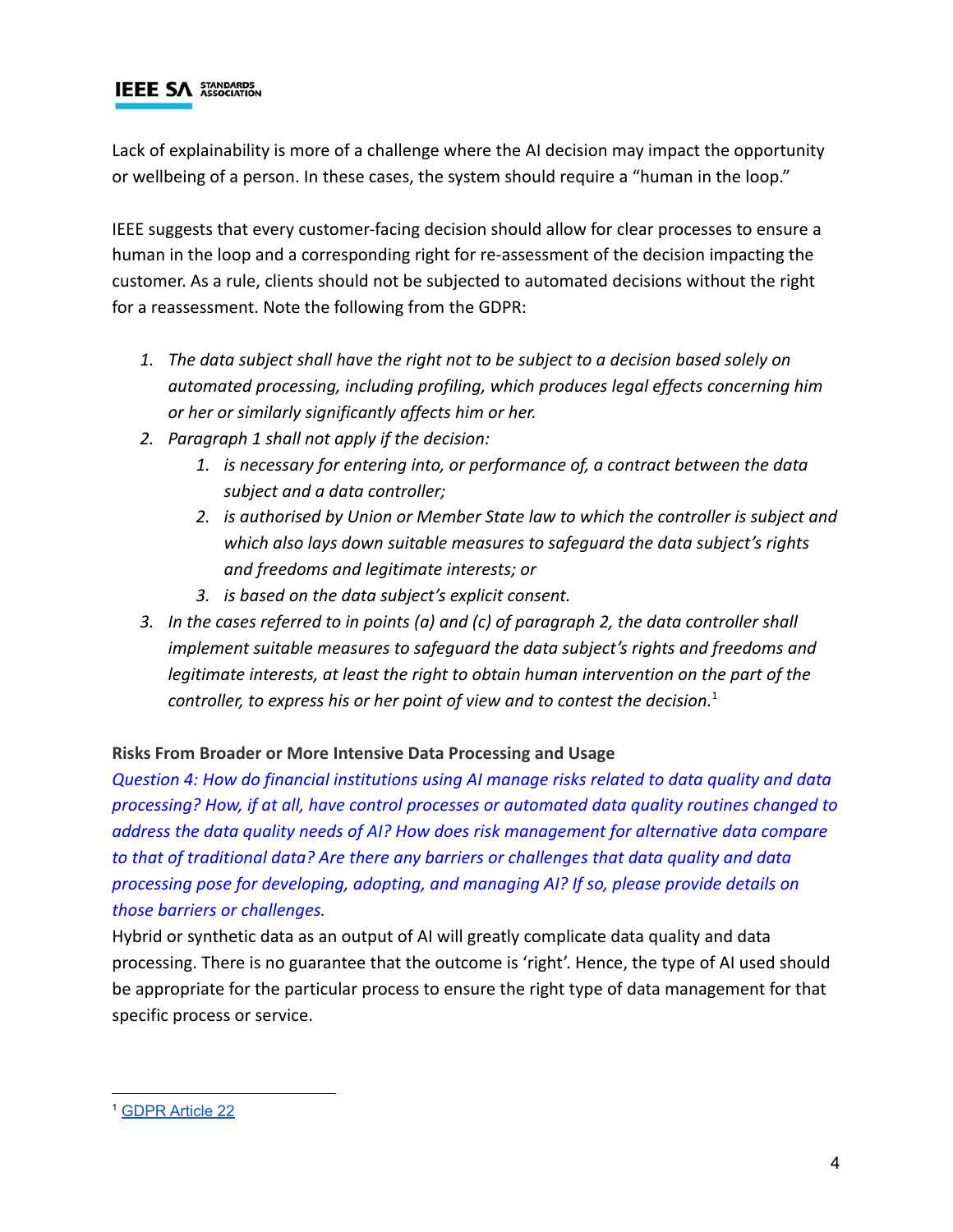#### **Cybersecurity Risk**

*Question 7: Have financial institutions identified particular cybersecurity risks or experienced such incidents with respect to AI? If so, what practices are financial institutions using to manage cybersecurity risks related to AI? Please describe any barriers or challenges to the use of AI associated with cybersecurity risks. Are there specific information security or cybersecurity controls that can be applied to AI?*

Whether the introduction of AI systems most benefits attackers or the attacked is a subject of considerable debate within the cybersecurity community. Vendor literature generally focuses on benefits of protection rather than attack.

One risk is that the introduction of AI into a system already vulnerable to cybersecurity breaches will only magnify the problem. To manage cybersecurity risks related to AI, banks can demonstrate that sufficient measures have been taken to combat cybersecurity using a certification scheme like ECPAIS-- IEEE's Ethics Certification Program for Autonomous and Intelligent Systems.

#### **Dynamic Updating**

*Question 8: How do financial institutions manage AI risks relating to dynamic updating? Describe any barriers or challenges that may impede the use of AI that involve dynamic updating. How do financial institutions gain an understanding of whether AI approaches producing different outputs over time based on the same inputs are operating as intended?*

Dynamic updating, or any mechanism which draws on data from the analogue world, introduces a second level of uncertainty. In particular, these systems will not be deterministic, and those which digitize analogue values (e.g., age) will always have quantization error. Thus, dynamic updating may not be appropriate for all applications. Different applications warrant different types of AI.

#### **AI Use by Community Institutions**

## *Question 9: Do community institutions face particular challenges in developing, adopting, and using AI? If so, please provide detail about such challenges. What practices are employed to address those impediments or challenges?*

We suggest that a (documented) risk assessment should be carried out also when relying on third party services to address the challenges faced by community institutions. This risk assessment should be mandatory for both in-house and third party work.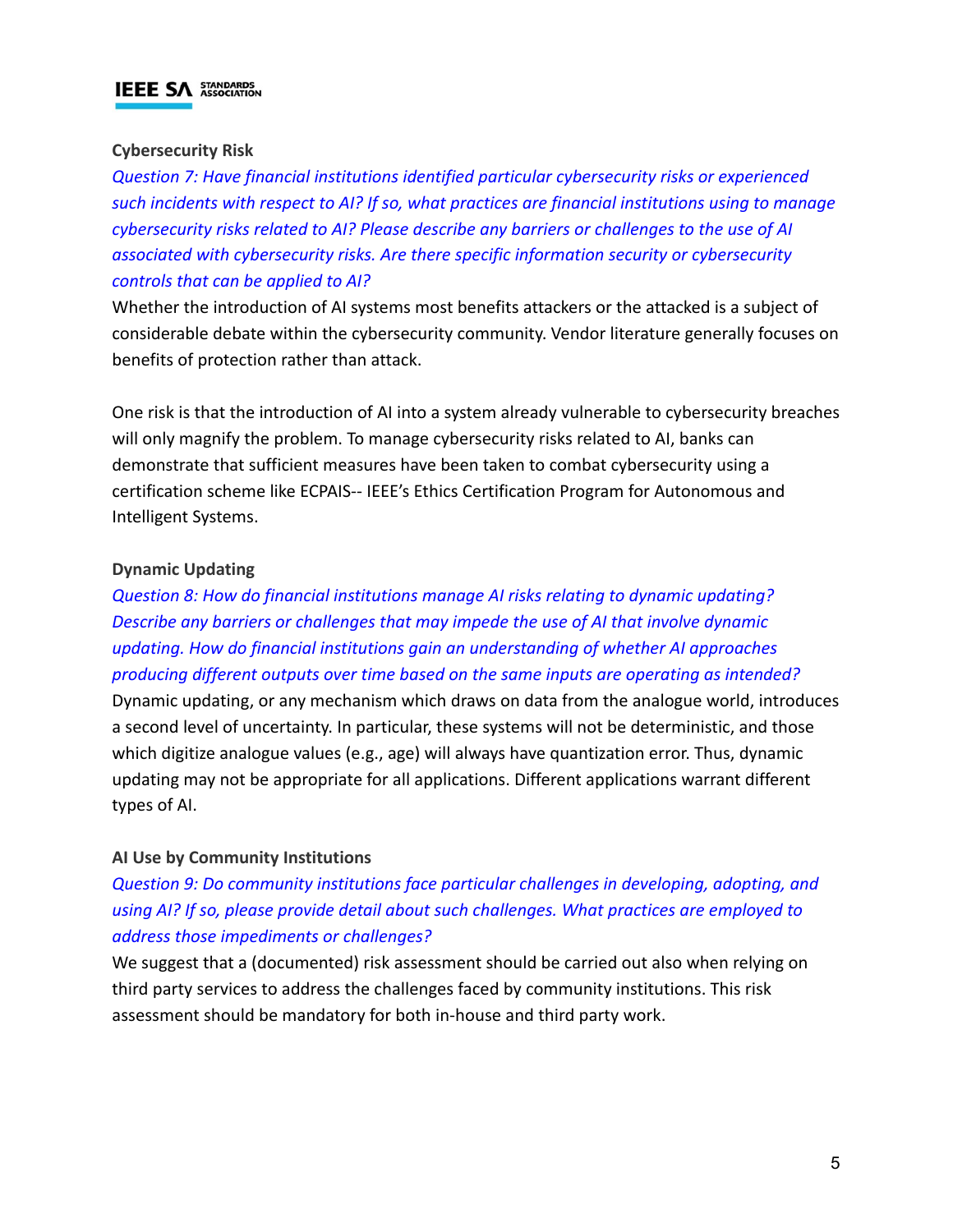### **Oversight of Third Parties**

*Question 10: Please describe any particular challenges or impediments financial institutions face in using AI developed or provided by third parties and a description of how financial institutions manage the associated risks. Please provide detail on any challenges or impediments. How do those challenges or impediments vary by financial institution size and complexity?* Commercial secrecy of the vendor might be an issue. See [Houston Federation of Teachers Local](https://www.leagle.com/decision/infdco20170530802) [2415 v Houston Independent School District \(2017\)](https://www.leagle.com/decision/infdco20170530802) 251 F.Supp.3d 1168. This case involved "the use of privately developed algorithms to terminate public school teachers for ineffective

#### **Fair Lending**

performance."

*Question 11: What techniques are available to facilitate or evaluate the compliance of AI-based credit determination approaches with fair lending laws or mitigate risks of non-compliance? Please explain these techniques and their objectives, limitations of those techniques, and how those techniques relate to fair lending legal requirements.*

Ensuring a human in the loop will greatly help to address fairness and transparency. Also a (documented) risk assessment looking at transparency, accountability, and bias will positively contribute (e.g., IEEE's ECPAIS)

*Question 12: What are the risks that AI can be biased and/or result in discrimination on prohibited bases? Are there effective ways to reduce risk of discrimination, whether during development, validation, revision, and/or use? What are some of the barriers to or limitations of those methods?*

As mentioned in our general comments, ensuring a human in the loop will greatly help to address discrimination. It should always start with a documented risk assessment looking at transparency, accountability and bias (e.g., IEEE's ECPAIS).

*Question 13: To what extent do model risk management principles and practices aid or inhibit* Model risk management principles are challenged by the inability to develop application computer controls to test models in a black box AI system.

*Question 15: The Equal Credit Opportunity Act (ECOA), which is implemented by Regulation B, requires creditors to notify an applicant of the principal reasons for taking adverse action for credit or to provide an applicant a disclosure of the right to request those reasons. What approaches can be used to identify the reasons for taking adverse action on a credit application, when AI is employed? Does Regulation B provide sufficient clarity for the statement of reasons for adverse action when AI is used? If not, please describe in detail any opportunities for clarity.*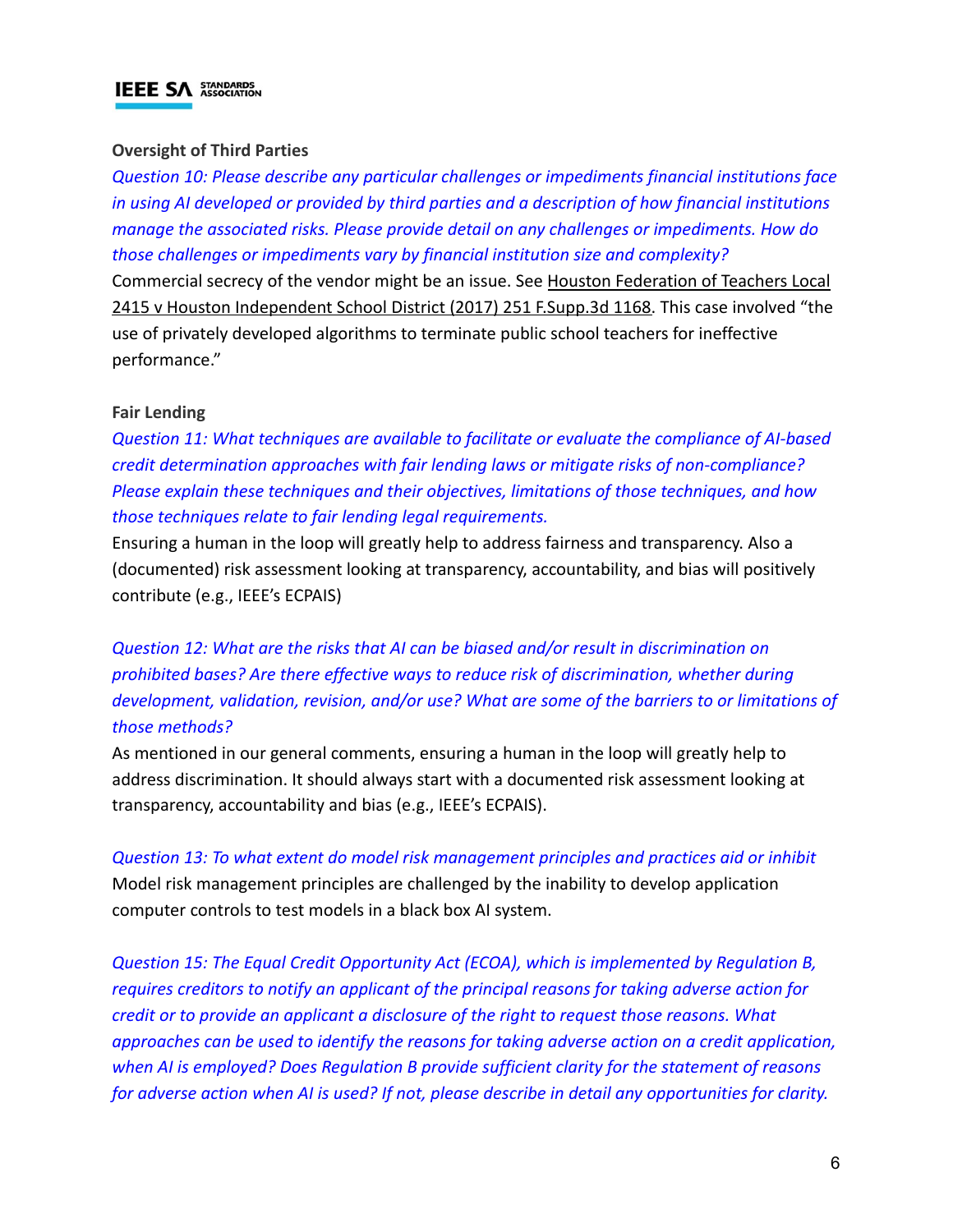The requirement for a statement of specific reasons for the action taken is a challenge when depending on post hoc explanation. A further problem arises if the AI system generates the explanation, as this may encourage it to propose an acceptable explanation rather than a true explanation. In this case if a white box (a system mimicking the black box but with known characteristics) can be shown to come to the same conclusion, the explanation from the white box would suffice.

### **Additional Considerations**

*Question 17: To the extent not already discussed, please identify any benefits or risks to financial institutions' customers or prospective customers from the use of AI by those financial institutions. Please provide any suggestions on how to maximize benefits or address any identified risks.*

The increasing use of AI creates a sizable imbalance between the client and the bank. Because of the opaque/automated nature of the decision making, the client has very little or no means to object to decisions he is faced with. We recommend addressing this imbalance to avoid unfair outcomes and to ensure access to bank services for all.

Also, we recommend that the type of data that can be used by financial institutions should be

limited to and grounded in the service they are needed for. The client should be given clear rights regarding access to their data, right to rectify, etc. A data privacy law at the federal level would be very helpful to restore part of the balance and avoid a sectoral approach.

From a risk to reputation perspective, the use of AI systems to automate existing jobs has a strong parallel to business process outsourcing/offshoring, and it is recommended that they be considered in any AI risk framework.

#### **General Comments**

In 2020, as a component of our Ethics Certification Program for AIS (ECPAIS), IEEE began an investigation into the adoption of AI in Financial Services and Instruments -- *Economic Franchise in Under-regulated Financial Services & Instruments employing Emerging Technologies (AIS)* (fair, transparent and secure access to credit, receipt & making of payments, goods and services and accountable supporting ecosystem that uphold users' privacy). The program scrutinized the role of AI and emerging instruments in a poorly regulated financial environment partly driven by the pace of innovation that considered a number of major areas of concern: